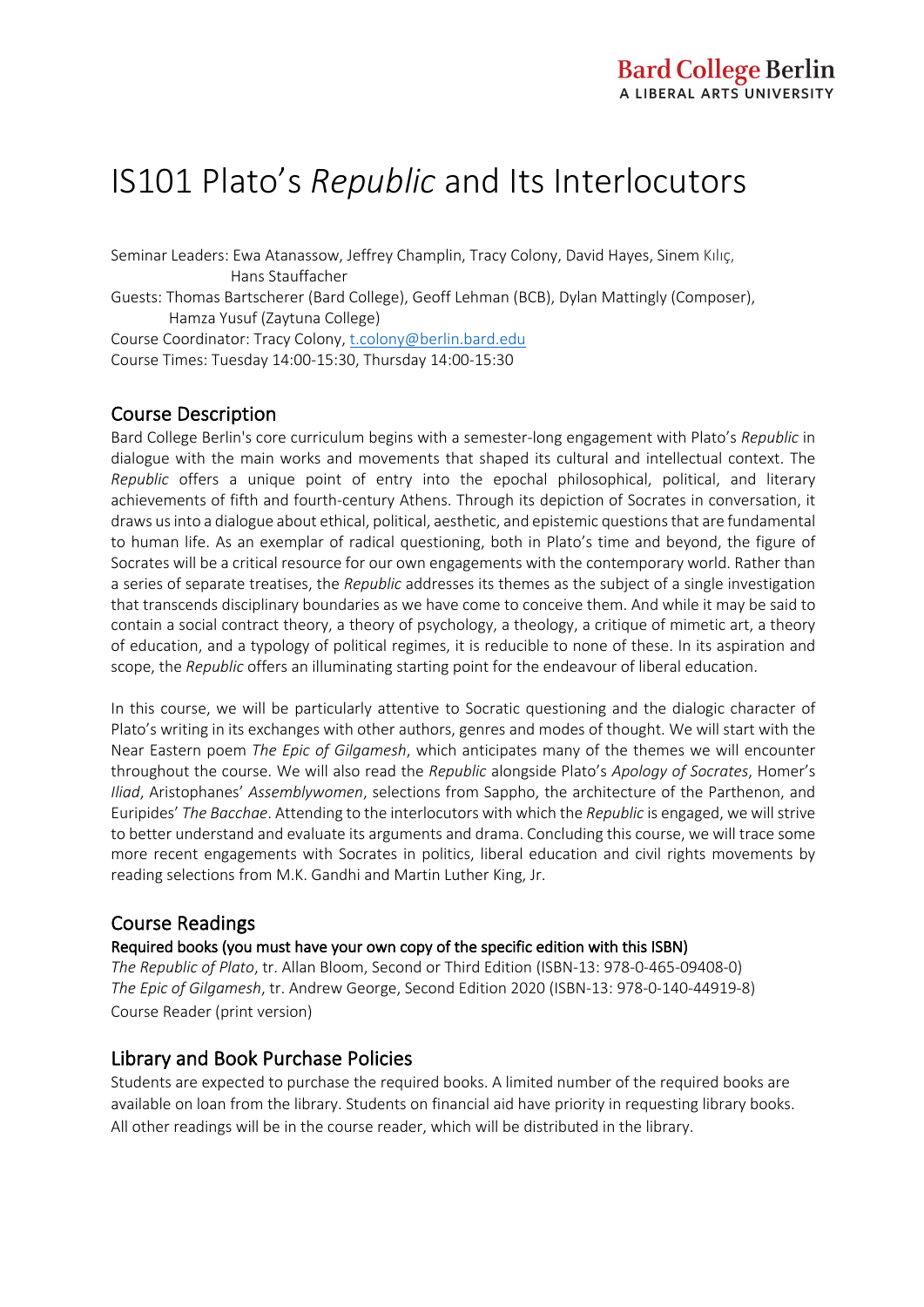#### Requirements

#### Class preparation

Preparing for class means reading thoughtfully and engaging with the text, for instance, by thinking through the argument of a particular section and taking notes while reading. Try to formulate and address questions in advance: Why do the characters argue as they do? If you don't like an interlocutor's answer to Socrates, how would *you* answer? And how would you explain and justify that answer to others in conversation around the seminar table? To aid your preparatory effort, this syllabus includes short summaries and study questions for the course readings.

#### Attendance and participation

Regular attendance and active participation are essential to the success of this course. Missing more than two 90-minute sessions in a semester will significantly reduce your participation grade. Late arrival or leaving during class time will count as an absence. Missing more than 30% of all sessions will result in failing the course. Consult the Student Handbook for regulations governing periods of illness or leaves of absence. All sessions marked as a plenum or lecture on the schedule will take place online. Since we will be using the Zoom application for online lectures, it is necessary to have this app. on your devices. During any online session, it is strongly encouraged to have your camera on. If you cannot attend class because of a COVID-19 related issue, an alternative will be made available. For the most up-to-date information on COVID-19 related policies, please refer to the "COVID-19 SAFETY" page on the BCB website.

#### Use of electronics

To facilitate a focused and engaging seminar discussion the use of electronic devices during class time is not allowed, unless for disability accommodation. If you have a disability accommodation please inform your instructor at the beginning of the rotation.

#### Writing assignments

Over the course of the term you will participate in two seminar groups, each led by a different seminar leader. In each of these "rotations" you will submit an essay. The deadlines for all writing assignments can be found under "essay deadlines."

Essays: The Midterm essay responds to a thematic question and should represent your understanding of one aspect of the course reading. The Final essay is expected to be more ambitious and longer, trying to develop a more comprehensive account of a particular question or topic you will have encountered during the semester.

#### Policy on late submission of papers

Please note the following policy from the Student Handbook on the submission of essays: *essays that are up to 24 hours late will be downgraded one full grade (from B+ to C+, for example). Instructors are not obliged to accept essays that are more than 24 hours late. Where an instructor agrees to accept a late essay, it must be submitted within four weeks of the deadline and cannot receive a grade of higher than C. Thereafter, the student will receive a failing grade for the assignment*.

#### Grade Breakdown

Participation Grade: 30% (15% for each rotation) Midterm Essay (2000 words): 30% Final Essay (3000 words): 40%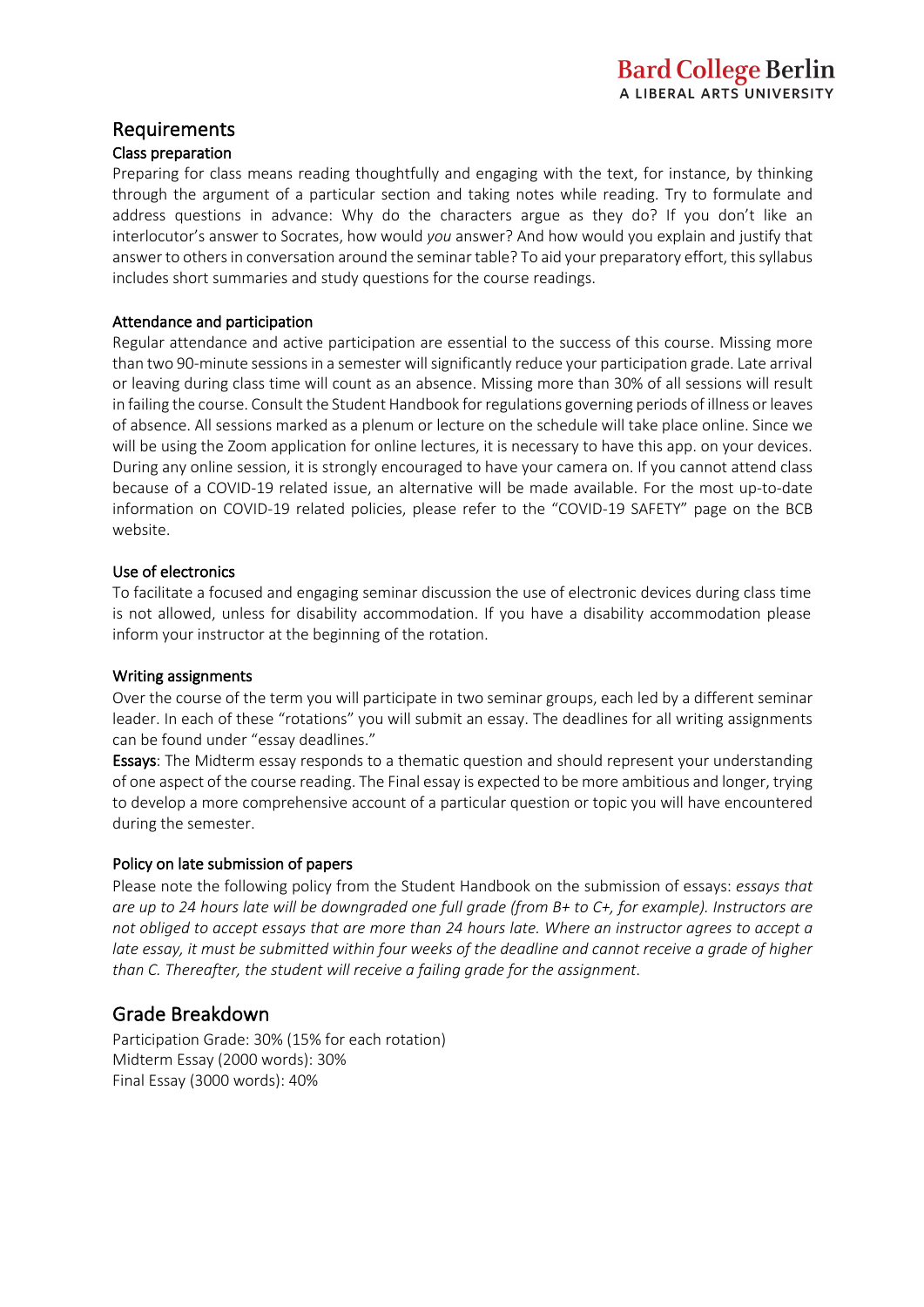# **Bard College Berlin**<br>A LIBERAL ARTS UNIVERSITY

# Schedule

| Week                                  | Tuesday                                              | Thursday                                  | <b>Writing Assignments</b>                    |
|---------------------------------------|------------------------------------------------------|-------------------------------------------|-----------------------------------------------|
| <b>Rotation 1</b><br>Aug. 31, Sept. 2 | Liberal Arts Plenum:<br>Apology of Socrates          | Apology of Socrates                       |                                               |
| Sept.7, 9                             | The Epic of Gilgamesh<br>(Tablet I-VII)              | The Epic of Gilgamesh<br>(Tablet VIII-XI) |                                               |
| Sept. 14, 16                          | Republic 1                                           | Republic 1                                |                                               |
| Sept. 21, 23                          | Republic 2                                           | Iliad, Book 1                             |                                               |
| Sept. 28, 30                          | Republic 2                                           | Republic 3                                |                                               |
| Oct. 5, 7                             | Sappho                                               | Republic 4                                |                                               |
| Oct. 12, 14                           | Assemblywomen                                        | Republic 5                                | Midterm Essay due<br>Saturday, Oct. 16, 23:59 |
|                                       | Fall Break (No classes)                              |                                           |                                               |
| <b>Rotation 2</b><br>Oct. 26, 28      | Republic 5                                           | Republic 6                                |                                               |
| Nov. 2, 4                             | Republic 6                                           | Republic 7 Lecture<br>(Tracy)             |                                               |
| Nov. 9, 11                            | Republic 7                                           | Parthenon Lecture<br>(Geoff)              |                                               |
| Nov. 16, 18                           | Republic 8                                           | Republic 9                                |                                               |
| Nov. 23, 25                           | The Bacchae<br><b>Guest Lecture</b><br>20:00-21:30   | The Bacchae                               |                                               |
| Nov. 30, Dec. 2                       | Republic 10                                          | Republic 10                               |                                               |
| Dec. 7, 9                             | <b>Guest Lecture</b><br>(Hamza Yusuf)<br>19:30-21:00 | Socratic Legacies (TBA)                   |                                               |
| Dec. 13 - 17                          | Completion Week (No classes)                         |                                           | Final Essay due Friday,<br>Dec. 17, 23:59     |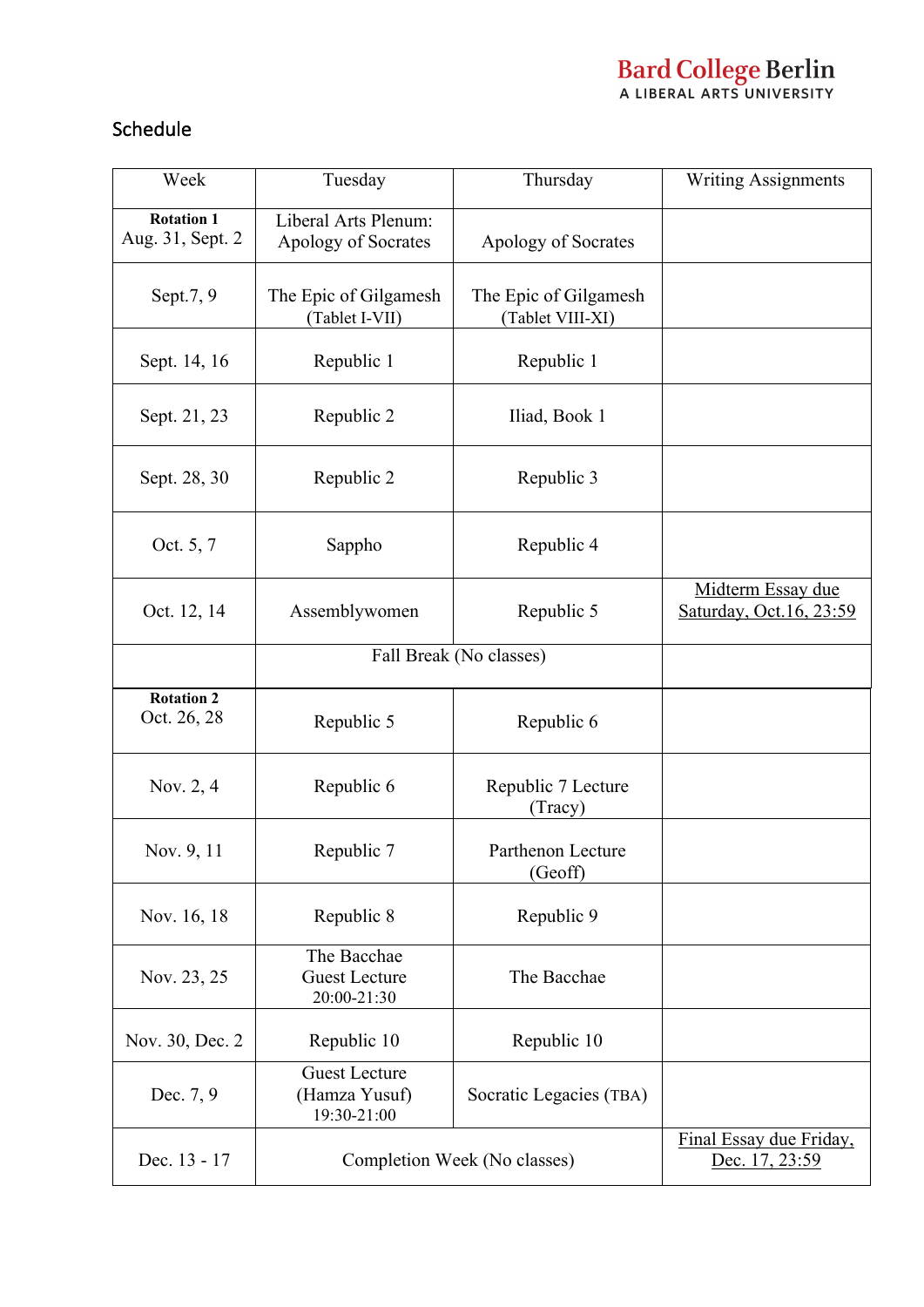## Essay Deadlines

Midterm Essay: Sat. Oct. 16, 23:59. Final Essay: Fri. Dec. 17, 23:59.

## Course Overview, with study questions

#### *Apology of Socrates*

In the *Apology*, we hear Socrates directly addressing the charges against him, for which he was ultimately executed. In this text, concrete aspects of the tension between the city and philosophical life are embodied in the speech and ultimate fate of Socrates, making the *Apology* a crucial context for interpreting the *Republic*.

Study Questions:

- What does Socrates' statement that "the unexamined life is no kind of human life" (37e) say about the relation between philosophy and life?
- What attributes of Socrates' character can we gather from Plato's dramatic presentation of Socrates' behavior during the trial?
- In which ways does Socrates' questioning make for a better civic life?

#### *The Epic of Gilgamesh*

Originating in the Ancient Near East, this poem is the oldest known epic. Like the *Iliad*, it was originally recited and handed down as an oral tradition. It raises questions of the nature of gods, the relation of the individual to civic life, and perhaps most directly, the human condition as such. It's treatment of finitude and the quest for wisdom will resonate in many of the later texts we read. Study Questions:

- How can the figure of Gilgamesh be seen to change in terms of his relation to his city?
- How does the epic treat the theme of death? How is this theme related to Gilgamesh's journey?
- Why is it significant that the epic begins and ends with reference to the walls of the city?

#### *Republic* 1

Book 1 is a microcosm of the *Republic*. Through a series of radically different encounters – with the "arrest" of Socrates in the beginning, with an uncritical Cephalus, the first display of Socratic questioning with Cephalus' son Polemarchus, and the vehement debate with Thrasymachus – it introduces the themes that recur throughout the dialogue. These different encounters also teach us that paying attention to what participants *say* and *do* is crucial for understanding both the questions they raise (how does the philosopher relate to the city? What is justice? What is the role of the gods and the afterlife? Who is a true friend? Is there wisdom in poetry?), as well as the reasons we fail to satisfactorily answer such questions.

Study Questions:

- Why does the *Republic* open as it does?
- How does the question of justice arise in *Republic* 1? Can you see a connection between the particular definitions of justice and their champions, i.e., between character and argument?
- Why is Thrasymachus so agitated? What, if anything, is wrong with the way Socrates refutes him?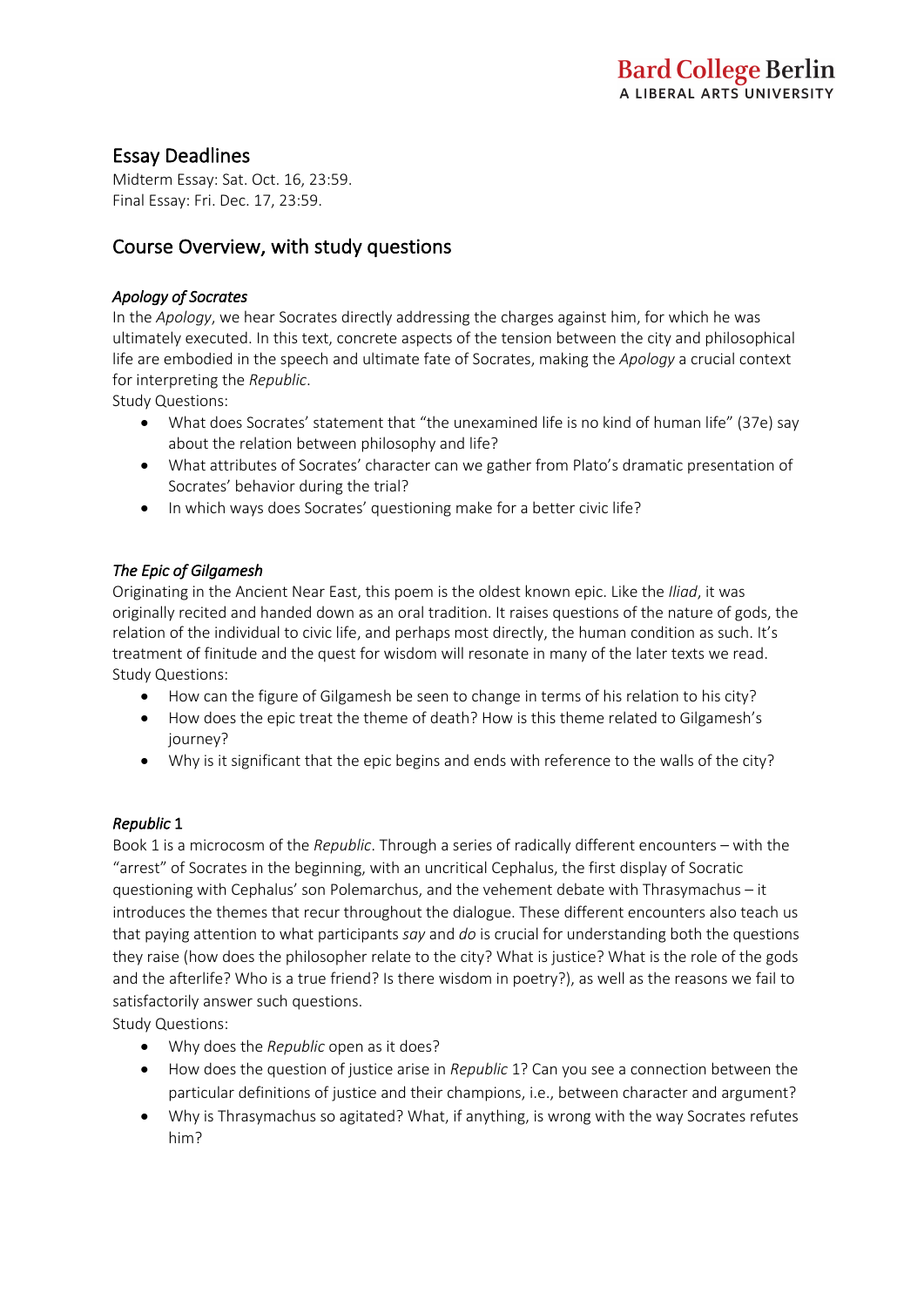#### *Iliad,* Book 1

The works of Homer were a key element in the education and the cultural lives of the Greeks, and all the figures in Plato's *Republic* would have been very familiar with them. The works of Homer are often referred to in the *Republic* and we get an initial impression of some important figures and gods by looking at Book 1 of the *Iliad*.

Study Questions:

- Who are the main gods that are introduced here and what domains do they control?
- Who are Agamemnon and Achilleus, and what is the nature of their conflict?
- What seems to be the overarching value in this society?

#### *Republic* 2

*Republic* 2 has a lot to say about the relation of the human to the divine, and the role of poetic tradition in shaping our ethical views. In examining these claims, we begin to outline the differences between the Homeric image of the good life and Plato's reworking of it. Study Questions:

- Why are Glaucon and Adeimantus dissatisfied with the way the argument has gone so far?
- What do their particular dissatisfactions tell us about each of their characters?
- What is wrong with the portrayal of Homeric gods and heroes, according to Socrates? And why does he apparently insist that poetry or storytelling must be censored?

#### *Republic* 3

Book 3 begins with the regimen of education for the guardians of the city-in-speech. Foregrounding the role of music and gymnastics, Socrates critiques the works of Homer and Hesiod as unsuitable for the education of these guardians.

Study Questions:

- According to Socrates, what exactly is wrong with epic poetry?
- What is the purpose of the 'Noble Lie'? How can lying be permissible, let alone "noble"?
- At what moments in the dialogue do you think that Socrates is being ironic?

#### Sappho

The *Republic* often focuses on epic and drama, however, lyric poetry is also important. As a poetic imitation, Plato's *Republic* is closer to lyric rather than dramatic performance, as Socrates is the only speaker. We will read one of the most famous ancient lyric poets Sappho as an interlocutor, as Plato was familiar with her works.

Study Questions:

- What is the view of a good and fulfilling human life that emerges from Sappho's poems?
- What role do gods and powerful emotional states play in this view?
- How are the themes of eros and poetry articulated and related?

#### *Republic* 4

In Book 4 of the *Republic*, after addressing Adeimantus's objection that the guardians aren't being made very happy, Socrates leads Glaucon through questions about the composition of the soul. The question of justice is then further posed in terms of these elements. Study Questions: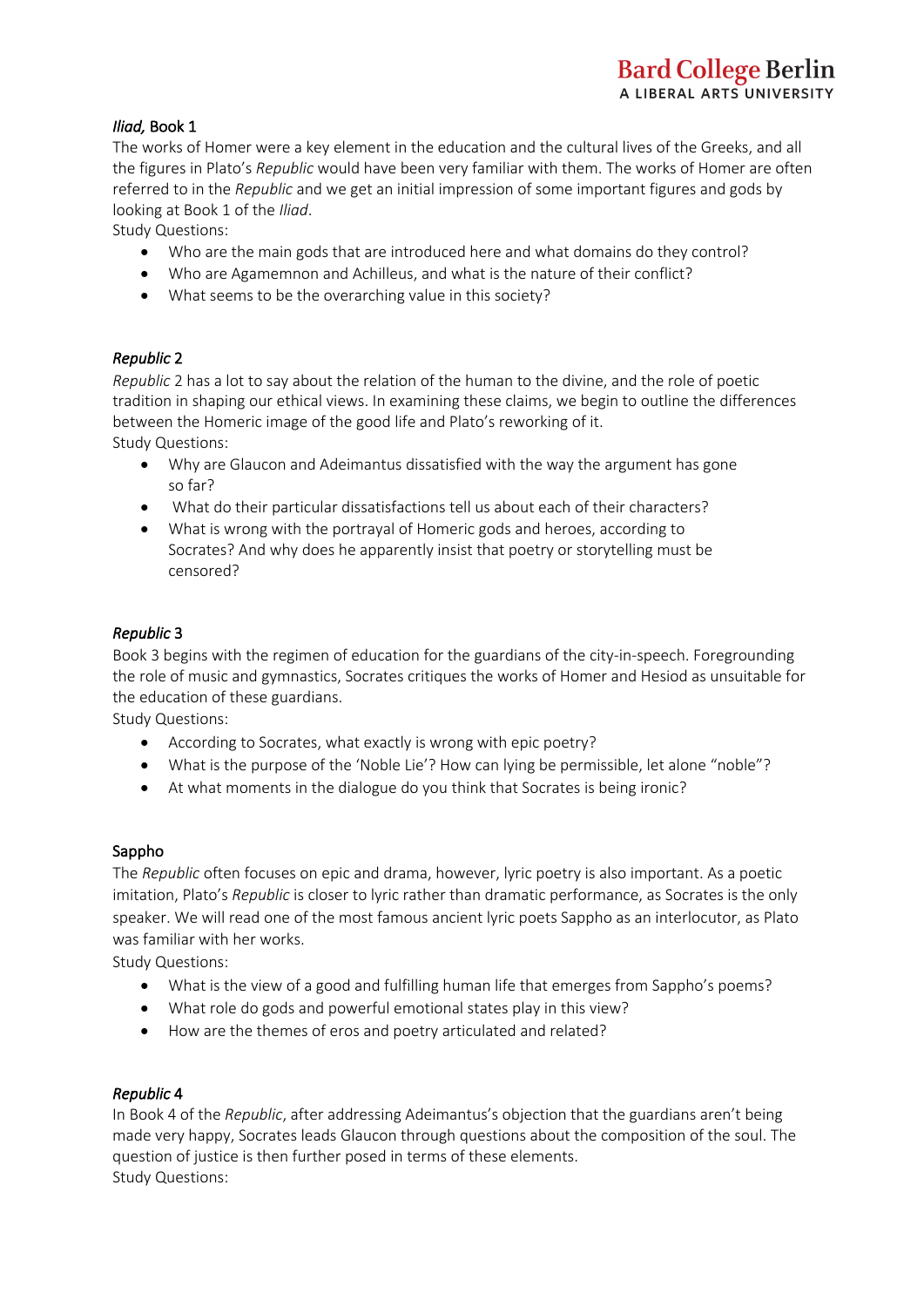- Why does Adeimantus believe that the guardians will not be happy? Is happiness relevant to the problem of justice?
- Why is Leontius so angry with himself about looking at the corpses (440a-c)? What do we learn from this internal conflict?
- Is justice in the city like justice in the soul? Why or why not?

#### *Assemblywomen*

Reading Aristophanes' play alongside *Republic* 5 brings to light Plato's engagement with comic drama. It also anticipates the discussion of poetry and philosophy in *Republic* 10. Study Questions:

- Who is Praxagora and what are the problems with Athens, which she proposes to resolve?
- Praxagora promises to turn the city into "one great dwelling house for all." Does she succeed?
- Is the dissolution of all difference possible? Is it desirable?
- How is erotic love relevant to the problem of justice?
- What kind of challenge, according to the play, does philosophical radicalism pose to political life?

#### *Republic* 5

The impending death of Socrates is referred to implicitly many times in the *Republic*. Indeed, the *Republic* may be said to open with the assembled group "arresting" Socrates. In Book 5 the arrest is restaged, this time over the neglected issue of women and children. In response, Socrates introduces three radical proposals that entail the dissolution of the private family. In the course of justifying them, the promises and dangers of philosophy—with which we need to grapple, if we are to fully understand Socratic education—come to the fore.

Study Questions:

- Why is the conclusion reached at the end of *Republic* 4 dissatisfying? What is missing?
- Why do we find the images of state-managed eros in Book 5 so disturbing? What exactly is being supressed or obscured?

#### *Republic* 6

*Republic* 6 begins with the paradox that philosophy, useless as it may seem, is truly the most useful practice for life in the city. This tension is then resolved, or perhaps only deepened, through two intertwined images: (1) the Sun as the child of the Good, bringing everything into being through its light; (2) a line, representing all things that can be known, cut in proportion to the different orders of knowledge.

Study Questions:

- In Socrates' image of the ship, what is the significance of the true pilot being called "a stargazer" (489a)?
- Early in Book 6, Socrates is defending the value of philosophy in light of its apparent uselessness. Is it persuading?
- What does the image of the Sun teach us about the Good?

#### *Republic* 7 and the *Parthenon*

Book 7 opens with the most celebrated of all Platonic images: the allegory of the cave that culminates the discussion about education. A crucial instance of philosophical poetry, the story of the cave depicts the effect of education as a "turning-around" of souls that is both liberating and potentially dangerous.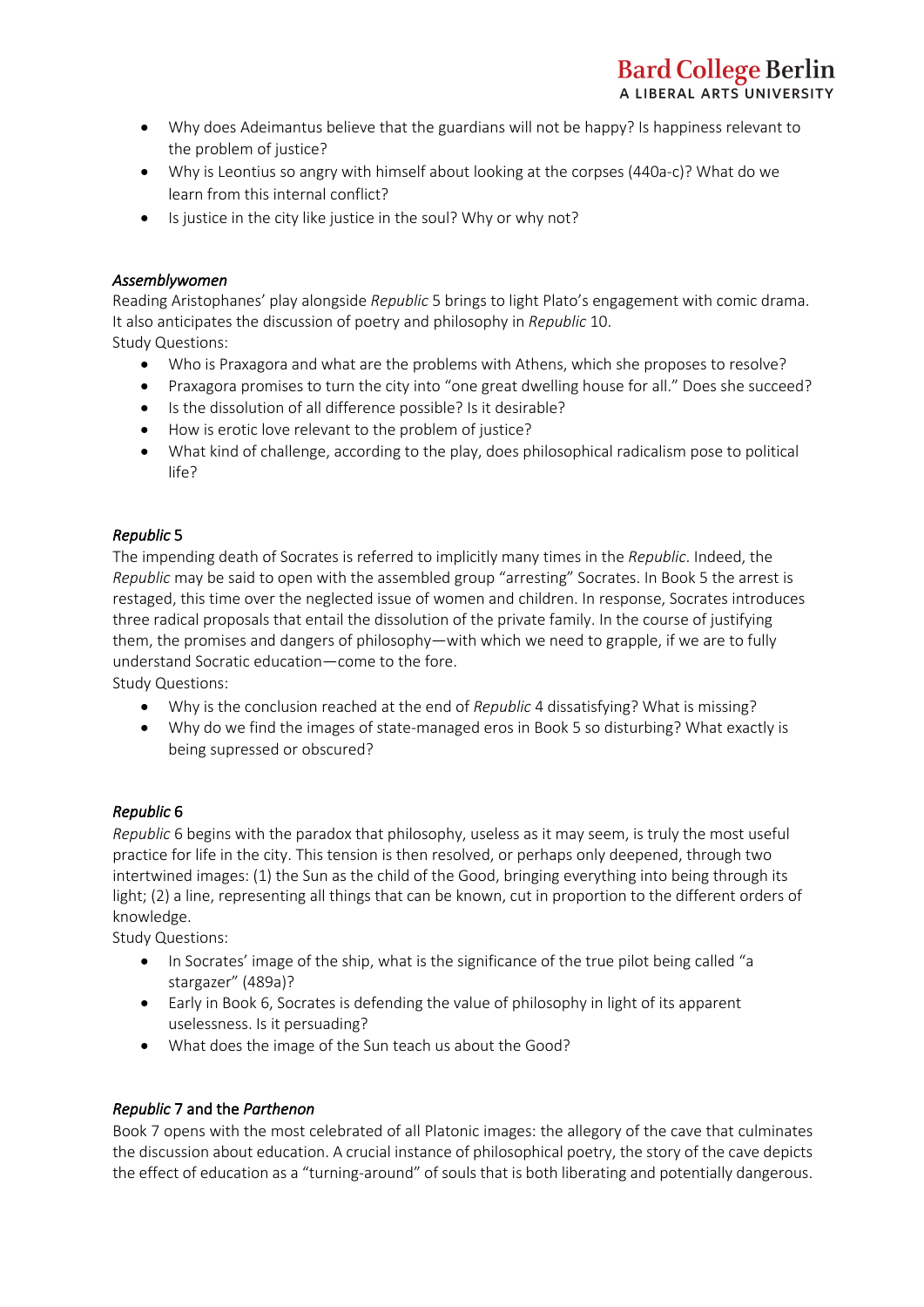# **Bard College Berlin** A LIBERAL ARTS UNIVERSITY

The Parthenon, Greece's most famous architectural landmark, dominated the Athenian civic landscape during Plato's lifetime. With the help of BCB faculty member Geoff Lehman, we shall discuss how the building's architectural and artistic features, especially its use of various small whole number ratios (drawn from the series 1, 2, 3, 4, 9, 8, 27) as a foundation for nearly every element of its design, illustrates what *Republic* 7 has to say about the need for education to involve apparent contradictions so as to propel the mind on the path of dialectic.

Study Questions:

- What are the political dimensions of the allegory of the cave? Why is philosophical education potentially dangerous, and how does Socrates propose to deal with these dangers?
- What do Socrates' references to eyesight and fire say about the character of the individual soul?
- Why do apparent contradictions summon the intellect? What does this have to do with mathematics?
- How can the Parthenon be said to educate the Athenian citizenry?

#### *Republic* 8

Having passed through the thought experiment of the city-in-speech, Book 8 now charts the degeneration of the regimes of both city and soul into timocracy, oligarchy, democracy and, the very worst constitution – tyranny.

Study Questions:

- Why do cities and souls degenerate? Is regime change simply a story of decay for Socrates?
- Which of the regimes discussed in Book 8 is most hospitable to philosophy? Why?

#### *Republic* 9

Book 9 of the *Republic* is largely devoted to an account of the tyrannical man, who is characterized as fundamentally erotic. This description, however, seems also to apply to the philosopher. In an attempt to distinguish the two, Socrates turns to a deeper analysis of the nature of human desire. Study Questions:

- What motivates the tyrannical man? Does he succeed in getting what he desires?
- Which, in Socrates' view, is the happiest life, and why? Do you agree?

#### Euripides' *The Bacchae*

In the final book of the *Republic*, Socrates seems to reassert that the tragic theatre has no place in a good city. Nevertheless, he suggests that tragedy may come back if it could offer an "apology" (i.e., an explanation that is an adequate defence) for itself. Euripides' final play, *The Bacchae*, is a meditation on the nature of tragic drama and its relation to the city. What is Euripides saying about tragedy? As you read the play, you might consider that (like Socrates) Euripides seems to have found himself rejected by Athens: he sent *The Bacchae* home to be performed from a self-imposed exile. Study Questions:

- How does Pentheus understand the meaning of the "new" Dionysus cult? How does the play show that his understanding is mistaken?
- What is the significance of the recurring theme of overturning binary oppositions?
- Is there a sense of truth associated with the intoxication and/or destruction that Dionysus brings to those who encounter him in this play?
- What are the sources of the city's resistance to Dionysus (the god of wine and theatre)?
- Can *The Bacchae* be understood to adequately answer Socrates' charges against tragedy? Or does it instead seem to confirm them?